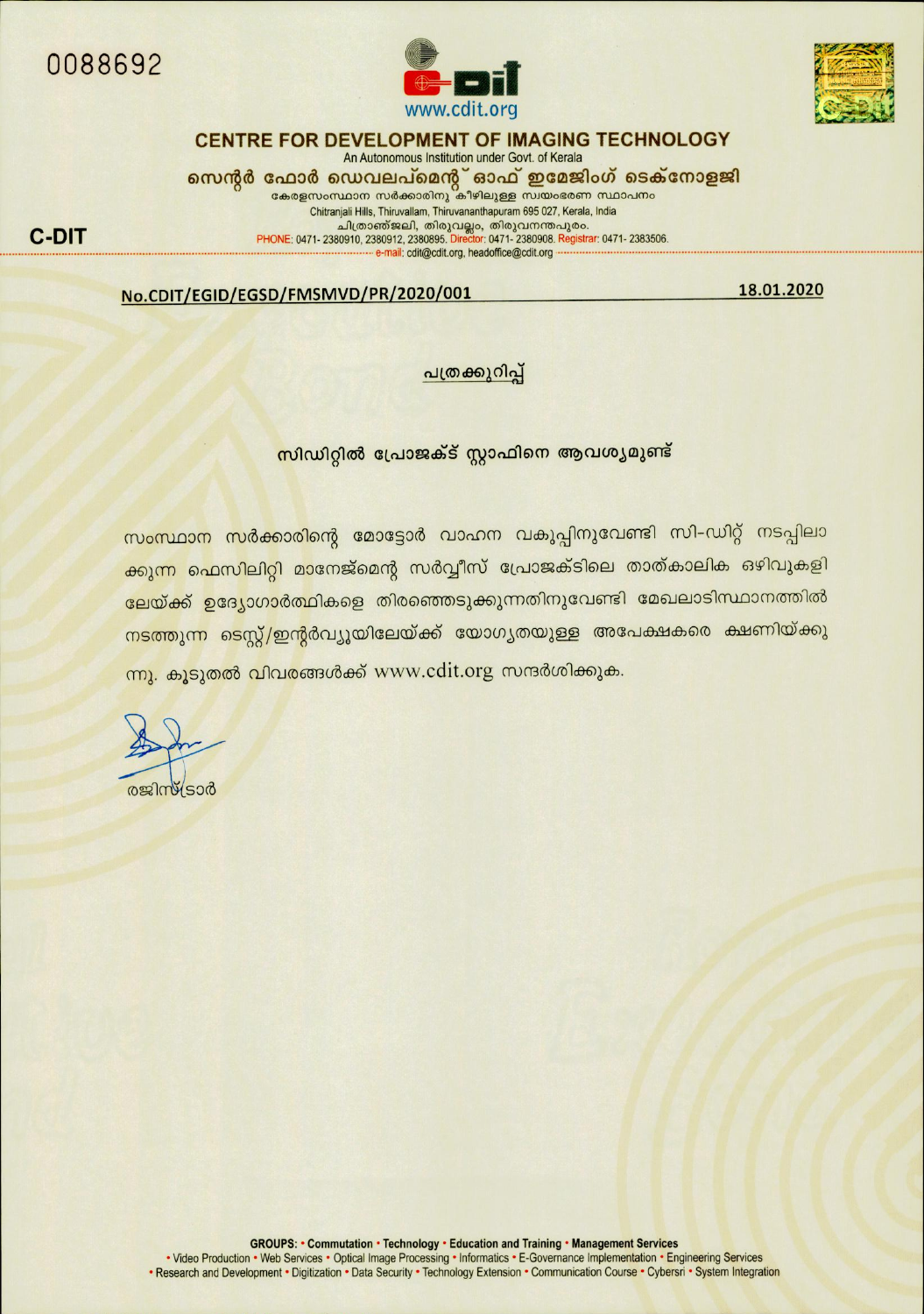

# CENTRE FOR DEVELOPMENT OF IMAGING TECHNOLOGY (C-DIT)

Chithranjali Hills, Thiruvallam P.O., Thiruvananthapuram - 695 027

### 18.01.2020

# പ്രോജക്ട് സ്റ്റാഫ് നിയമനം

സംസ്ഥാന സർക്കാരിന്റെ മോട്ടോർ വാഹന വകുപ്പിനുവേണ്ടി സി–ഡിറ്റ് നടപ്പിലാ ക്കുന്ന ഫെസിലിറ്റി മാനേജ്മെന്റ സർവ്വീസ് പ്രോജക്ടിലെ താത്കാലിക ഒഴിവുകളി ലേയ്ക്ക് ഉദ്യോഗാർത്ഥികളെ തിരഞ്ഞെടുക്കുന്നതിനുവേണ്ടി മേഖലാടിസ്ഥാനത്തിൽ നടത്തുന്ന ടെസ്റ്റ്/ഇന്റർവ്യൂയിലേയ്ക്ക് യോഗ്യതയുള്ള അപേക്ഷകരെ ക്ഷണിയ്ക്കുന്നു. C-DITளை യോഗ്യതയുള്ള ഉദ്യോഗാർത്ഥികൾ ഔദ്യോഗിക വെബ്സൈറ്റിൽ (www.careers.cdit.org) രജിസ്റ്റർ ചെയ്യേണ്ടതാണ്. അവസാന തിയതി 25.01.2020.

| SI.<br>No.     | Designation                          | Qualification                                                              | <b>Experience</b>                                                                                                                                                                        | <b>Monthly</b><br><b>Salary</b> |
|----------------|--------------------------------------|----------------------------------------------------------------------------|------------------------------------------------------------------------------------------------------------------------------------------------------------------------------------------|---------------------------------|
|                | System<br>Administrator              | B.E/B.Tech<br>$(CS/IT)/MCA$ or<br>Higher                                   | 3 years of System<br>administration<br>experience in offices<br>with at least 20 nodes in<br>a LAN, Should possess<br>knowledge<br>of<br>maintaining Servers,<br>Desktops, Printers etc. | Rs.20,000/-                     |
| $\overline{2}$ | Assistant<br>System<br>Administrator | Diploma (3year)<br>(Computer)<br>hardware<br>electronics)/BCA/<br>BSC (CS) | 1 year of System<br>administration<br>experience in offices<br>with at least 20 nodes in<br>a LAN. Should possess<br>knowledge of<br>maintaining Servers,<br>Desktops, Printers etc.     | Rs.15,500/-                     |

ഉദ്യോഗാർത്ഥികൾ യോഗ്യതാസർട്ടിഫിക്കറ്റ്, അസ്സൽ തിരിച്ചറിയൽകാർഡ്, പ്രവർത്തിപരിചയം തെളിയിക്കുന്നതിനുള്ള രേഖ എന്നിവസഹിതം 28.01.2020 ന് രാവിലെ 9.30ന് തന്നെ താഴെ പറയുന്ന പരീക്ഷാകേന്ദ്രങ്ങളിൽ എത്തിച്ചേരേണ്ടതാണ്. നിശ്ചിത യോഗ്യതയുള്ളവരെ മാത്രമേ എഴുത്തുപരീക്ഷയ്ക്ക് പരിഗണിയ്ക്കുകയുള്ളൂ.